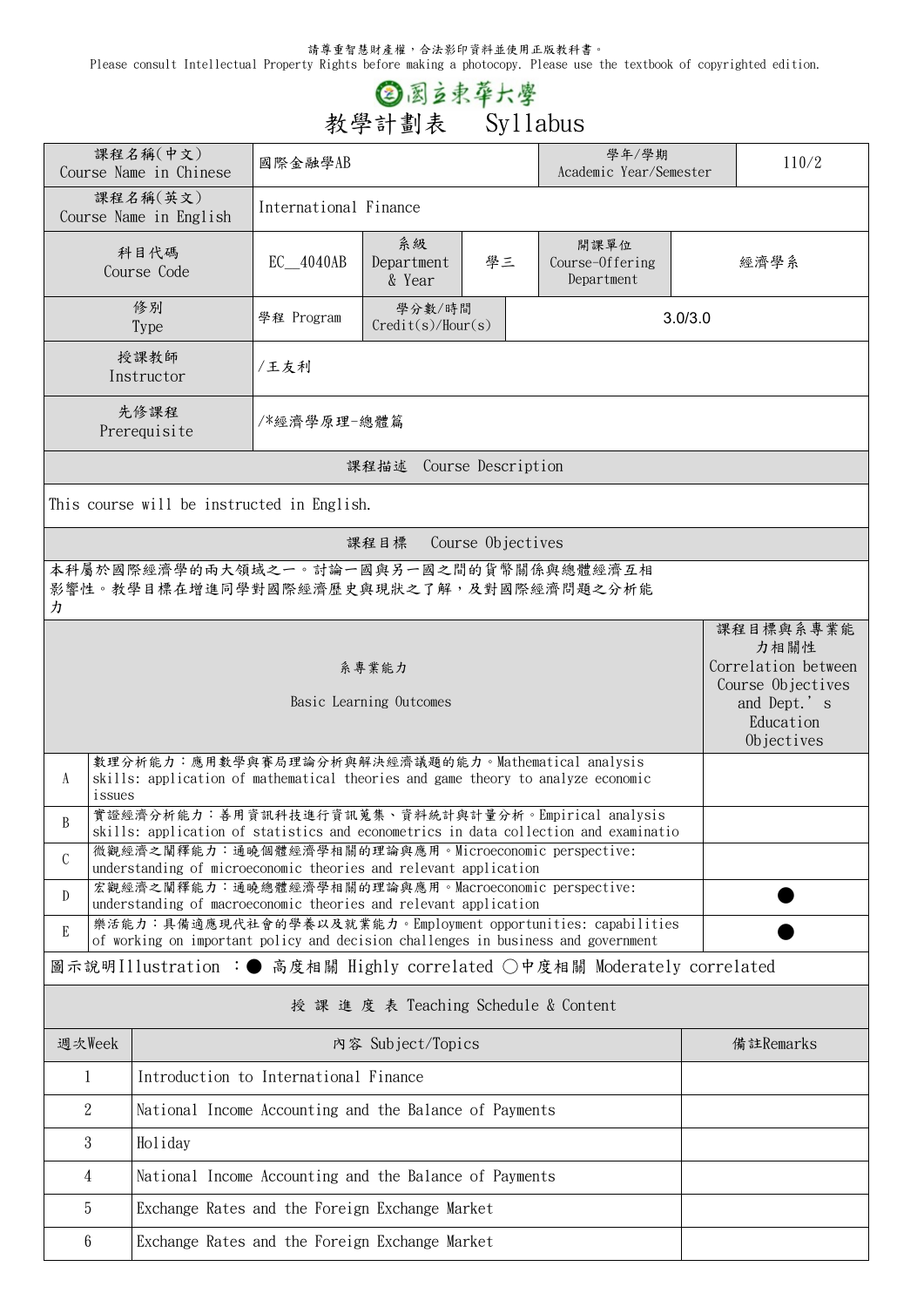| 7                                                                | Money, Interest Rates, and Exchange Rates              |  |  |  |  |  |  |
|------------------------------------------------------------------|--------------------------------------------------------|--|--|--|--|--|--|
| 8                                                                | Spring Break                                           |  |  |  |  |  |  |
| 9                                                                | 期中考試週 Midterm Exam                                     |  |  |  |  |  |  |
| 10                                                               | Price Levels and the Exchange Rate in the Long Run     |  |  |  |  |  |  |
| 11                                                               | Output and the Exchange Rate in the Short Run          |  |  |  |  |  |  |
| 12                                                               | Output and the Exchange Rate in the Short Run          |  |  |  |  |  |  |
| 13                                                               | Fixed Exchange Rates and Foreign Exchange Intervention |  |  |  |  |  |  |
| 14                                                               | The International Monetary Systems                     |  |  |  |  |  |  |
| 15                                                               | Financial Globalization: Opportunity and Crisis        |  |  |  |  |  |  |
| 16                                                               | Financial Globalization: Opportunity and Crisis        |  |  |  |  |  |  |
| 17                                                               | Developing Countries Experiences                       |  |  |  |  |  |  |
| 18                                                               | 期末考試週 Final Exam                                       |  |  |  |  |  |  |
| Teaching Strategies<br>學<br>策<br>略<br>教                          |                                                        |  |  |  |  |  |  |
| √ 分組討論Group Discussion<br>課堂講授 Lecture<br>參觀實習 Field Trip        |                                                        |  |  |  |  |  |  |
| 其他Miscellaneous:                                                 |                                                        |  |  |  |  |  |  |
| 教 學 創 新 自 評 Teaching Self-Evaluation                             |                                                        |  |  |  |  |  |  |
|                                                                  | 創新教學(Innovative Teaching)                              |  |  |  |  |  |  |
| 問題導向學習(PBL)<br>團體合作學習(TBL)<br>解決導向學習(SBL)                        |                                                        |  |  |  |  |  |  |
| 翻轉教室 Flipped Classroom<br>磨課師 Moocs                              |                                                        |  |  |  |  |  |  |
| 社會責任(Social Responsibility)                                      |                                                        |  |  |  |  |  |  |
| 在地實踐Community Practice<br>│ │產學合作 Industy-Academia Cooperation   |                                                        |  |  |  |  |  |  |
| 跨域合作(Transdisciplinary Projects)                                 |                                                        |  |  |  |  |  |  |
| 跨界教學Transdisciplinary Teaching<br>跨院系教學Inter-collegiate Teaching |                                                        |  |  |  |  |  |  |
| 業師合授 Courses Co-taught with Industry Practitioners               |                                                        |  |  |  |  |  |  |
| 其它 other:                                                        |                                                        |  |  |  |  |  |  |